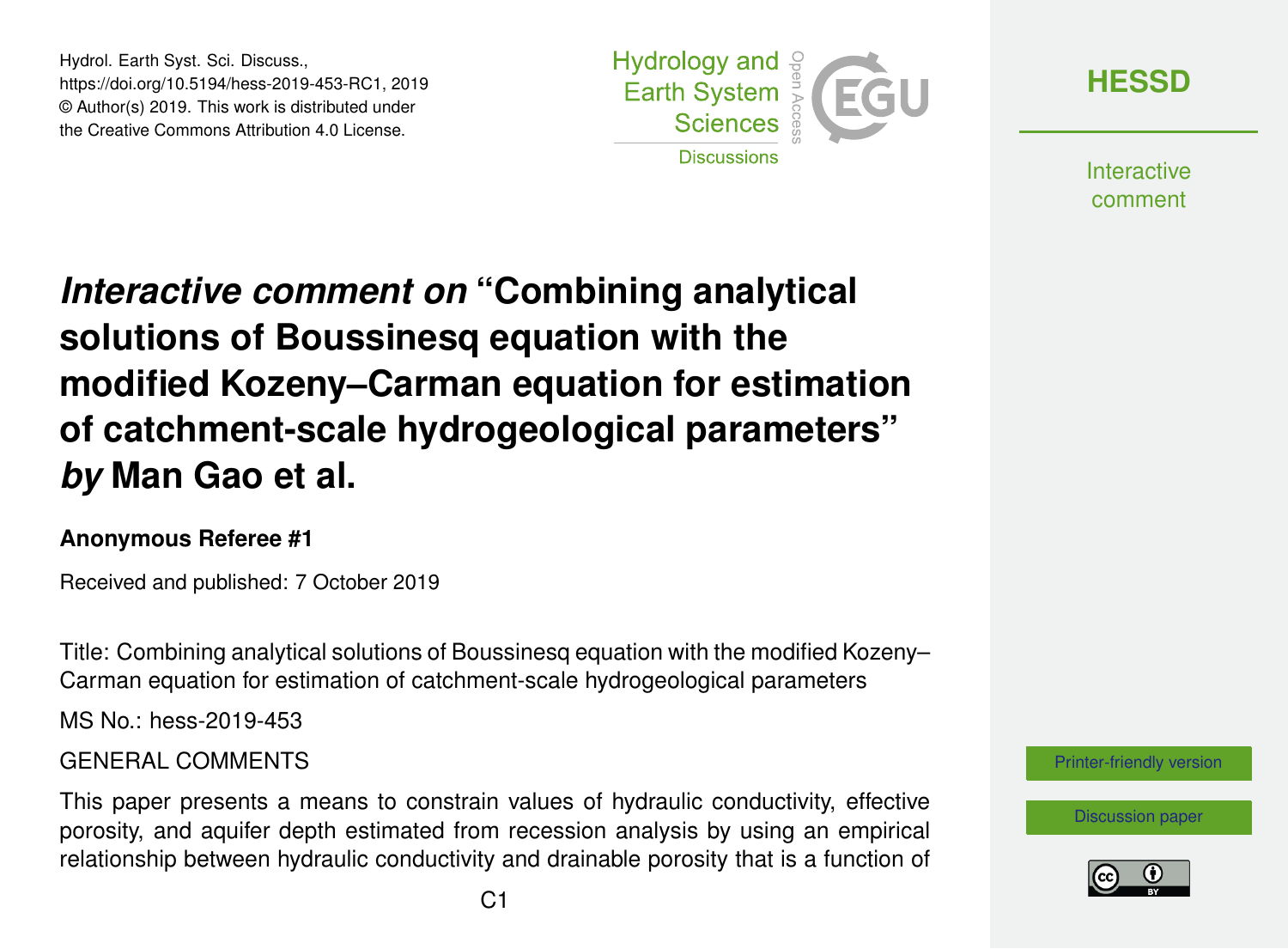the pore size distribution, the latter being estimated from soil texture properties.

I think the concept has merit, is worth pursuing, and could lead to improved estimations of aquifer parameters. The theoretical part of the paper could be published but requires a better explanation of the assumptions that underlie the analytical solutions and a discussion of the implications of these assumptions when applying the parameter estimation technique to real world situations.

Where the paper falls short, and why I recommend this paper not be published, is in the application to real data. To claim that an early-time with  $b = 3$  and late time regime with  $b = 1$  exist in the aggregate of the data from any of the four watersheds is a very large stretch. An examination of individual recessions in the dQ/dt vs Q would likely reveal that such behavior ( $b = 3$  to  $b = 1$ ) is simply not present in the receding limbs of the hydrograph. Studies examining individual recessions have begun to show that the pattern in aggregated data, including apparent lower envelopes, does not represent constant aquifer properties (e.g., Biswal and Marani, 2010; Shaw and Riha, 2012; Mutzner et al., 2013; McMillan et al., 2014; Basso et al. 2015; Karlsen et al,. 2019; Santos et al., 2019). Jachens et al. (2019) in particular demonstrate the fallacy that the apparent pattern of the aggregated data in dQ/dt vs Q space (e.g., envelopes of b = 3 to 1 or other values of b estimated directly from aggregate) represent aquifer properties but rather arise from properties of the climate (i.e., magnitude and interarrival times of recharge events). Even to the extent the patterns do reflect aquifer properties, the authors do not show that the single Boussinesq aquifer (much less the simplifying assumptions required to achieve the analytical solutions) is a "good enough" representation of complex watershed made of multiple hillslopes and landscape scale heterogeneity in hydraulic properties to allow them to estimate aquifer properties using the proposed technique.

A more appropriate first test of the technique would be in a laboratory setting where the aquifer properties are consistent with a "Boussinesq" aquifer and the aquifer boundary conditions and initial conditions conform to those for which the analytical solutions were

# **[HESSD](https://www.hydrol-earth-syst-sci-discuss.net/)**

Interactive comment

[Printer-friendly version](https://www.hydrol-earth-syst-sci-discuss.net/hess-2019-453/hess-2019-453-RC1-print.pdf)

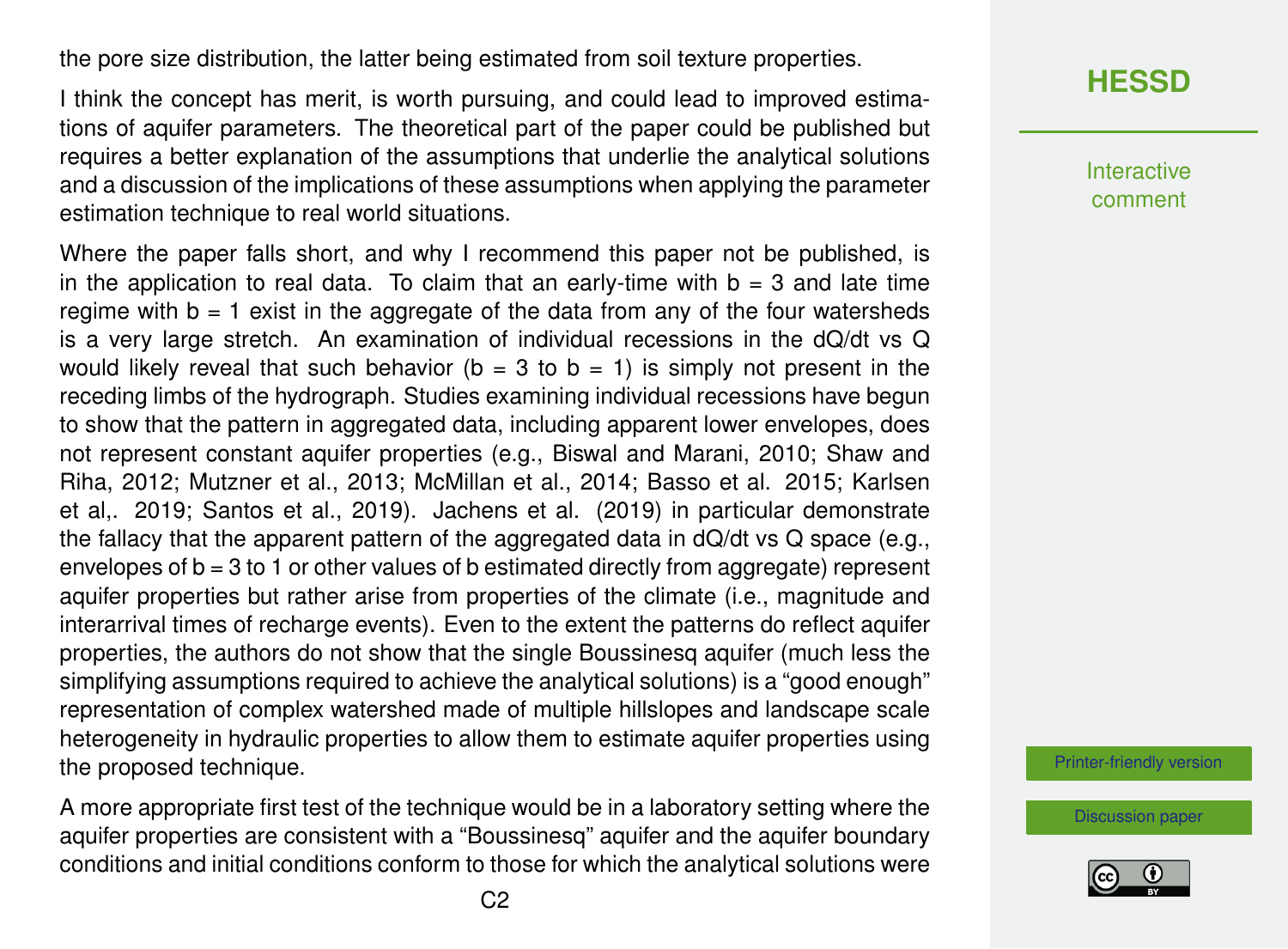derived. Another appropriate test could be for a single and well-instrumented hillslope where the boundary conditions and initial conditions can at least be measured, if not controlled. Datasets exists for both situations.

#### SPECIFIC COMMENTS

53: Assumptions of the analytical solutions of Brutsaert and Nieber (1977) do not precisely include a relatively humid setting. Precisely, the solutions assume an initial saturated thickness of equal depth along the length of the hillslope. Mathematically, this could result from a spatially uniform pulse recharge to an initially dry aquifer.

58-59: This statement is incorrect. Mendoza et al (2003) did not improve the solution of Parlange et al. (2001). They simply tweaked with the lower envelope fitting technique because they didn't observe a  $b = 3$  regime.

87-89: How appropriate are these pedostransfer functions for fractured bedrock and less-weathered saprolite?

119: "x" is not the distance from the river to the hillslope ridge. This would be "B".

125-134: The authors leave out mentioning that linearization of Eq (2) is required to obtain the solutions presented here, and do not say what that linearization implies physically.

131: Eq. (3) is true as time goes to zero, or if advection is excluded, as Brutsaert (1994) states. The authors don't mention this.

136: I don't see Eq. (4) in Brutsaert (1994). Can the authors say what equation in Brutsaert (1994) this is meant to be?

153: How do the authors reconcile that fact that the  $b = 1$  here is an artifact of the linearization of the sloping Boussinesq equation and does not occur if the equation is not linearized (e.g., Bogaart et al. 2013)?

162-169: The authors may want to see Roques et al. (2019), who present an improve-

**[HESSD](https://www.hydrol-earth-syst-sci-discuss.net/)**

**Interactive** comment

[Printer-friendly version](https://www.hydrol-earth-syst-sci-discuss.net/hess-2019-453/hess-2019-453-RC1-print.pdf)

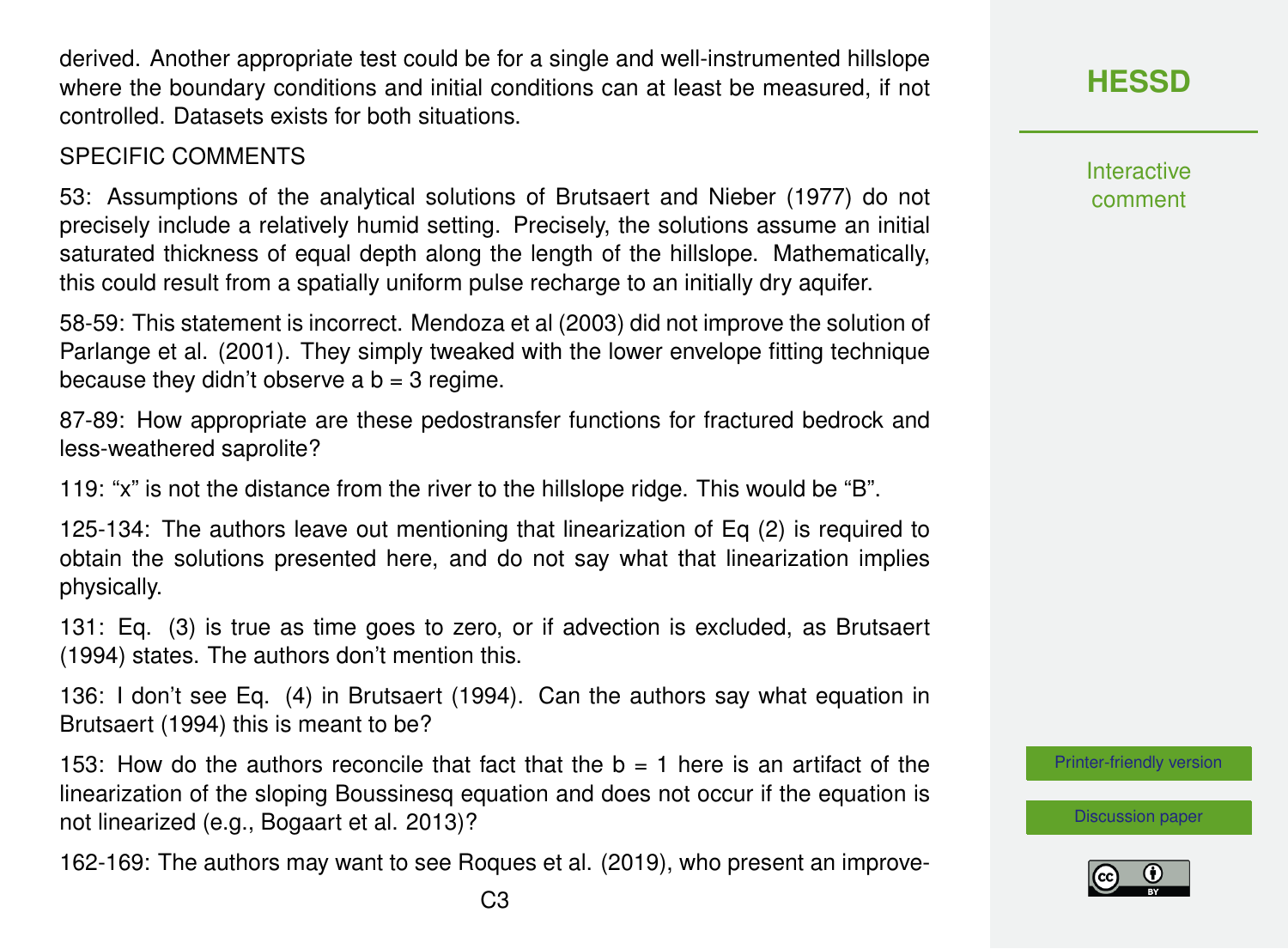ment to Rupp and Selker (2006a).

213-214: What does these slopes, along with the aquifer depth and length, imply for the validity of the sloping and non-sloping Boussinesq and their various solutions? The "Hi" term is useful dimensionless number in this regard. See, for example, Brutsaert (2005) and Rupp and Selker (2006b).

226: Vertical vs horizontal K can be very different in bedrock. A falling head permeameter and the assumption about the shape of the wetting front made in estimating K make it not a suitable instrument for determining this. The authors should comment on possibly large errors in estimating K.

248-249 and Table 2: Are these values of drainable porosity high for bedrock and some saprolite? Can the authors compare with directly measured "f" for bedrock from other locations, to see if these values derived from the pedotransfer functions are unusually high?

252-253 and Figure 3: The recessions in Figure 3 do not support convergence to a value of 1 at late time. How do the authors reconcile the lack of data to support a lower envelope with a slope of 1with their subsequent estimation of the aquifer parameters? Clark et al. (2009) and Wang (2011) propose different conceptual models for PMRW, with at least two water sources contributing to the streamflow. Both are able to mimic the observed dQ/dt vs dQ pattern much better than can the single homogeneous Boussinesq aquifer assumed by the authors.

267-268: I would say that 35.6 days at PMRW is not relatively fast compared to 45 +/- 15 days, but well within that range. PMRW has a similar D to HMQ and WS10, so D does not explain why PMRW is "slower" than HMQ and WS10. Yet the authors use D to try to explain why SPG is

356-357: Can the authors comment on how these values for f compare to those in Brutsaert and Nieber (1977) and Brutseart and Lopez (1998)? They also calculated

## **[HESSD](https://www.hydrol-earth-syst-sci-discuss.net/)**

Interactive comment

[Printer-friendly version](https://www.hydrol-earth-syst-sci-discuss.net/hess-2019-453/hess-2019-453-RC1-print.pdf)

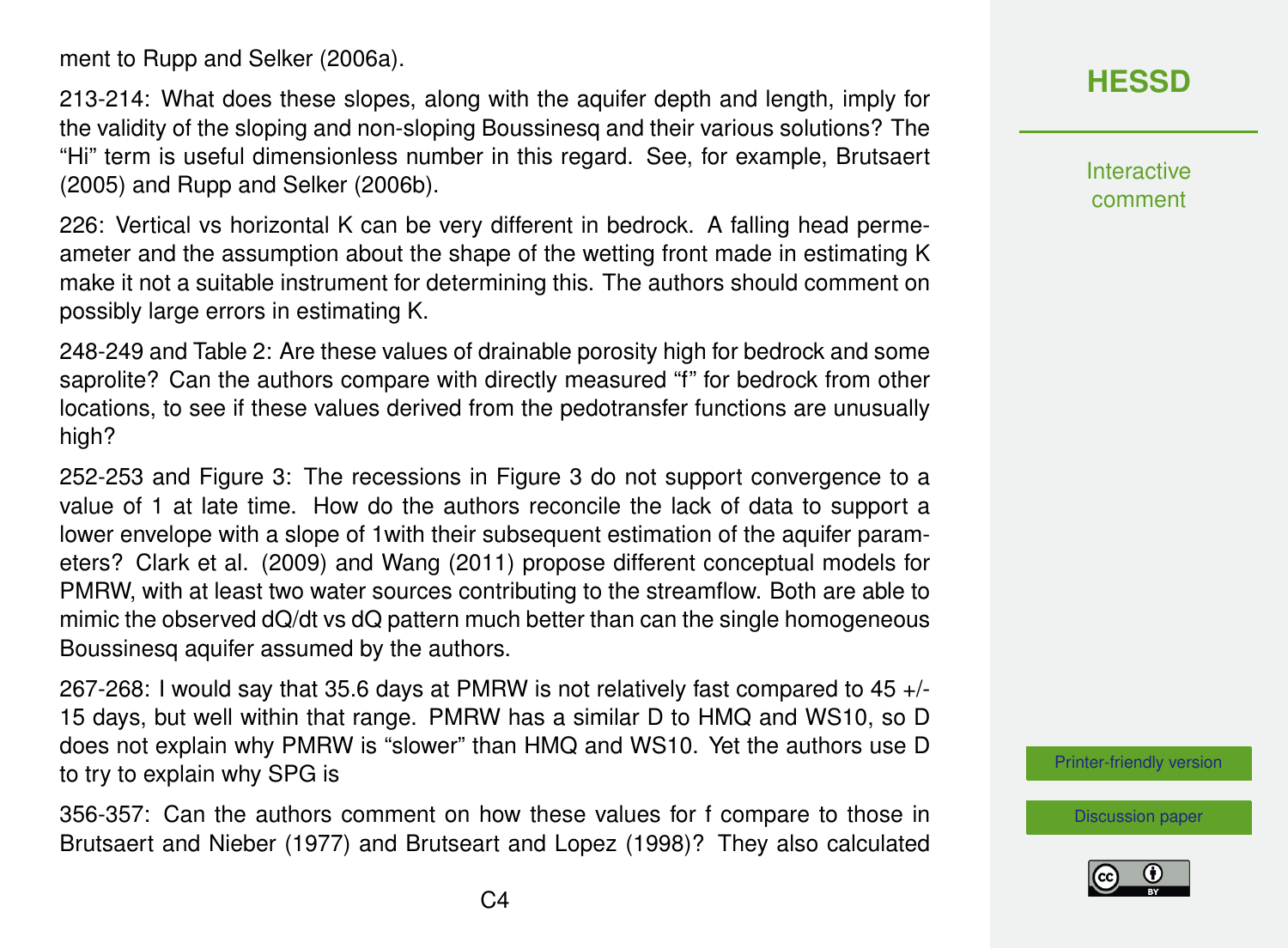values for f.

385-499: It is good that the authors consider to what degree discrepancies are due to riparian area impacts. Can the authors estimate the volume of water that must be stored to explain such discrepancies. Does it exceed riparian storage?

TECHNICAL/EDITORIAL CORRECTIONS

84: ...of a soil pore. Or maybe better it is more correct to say the distribution of hydraulic radii of soil pores.

118:  $\dots$  eta is the water table height above an impermeable layer,  $\dots$ 

171-172: ". . .only the latest data are involved in the calculations. . ." It is not clear what this means.

200: The gamma term appears as an "r" in Eq. (19) in my pdf file.

219: Referring to any catchment as "famous" in this paper is unnecessary.

233: textures should be texture.

254-255: Should be either Brutsaert and Nieber (1977) or Brutsaert and Lopez (1998)

256 and 257: envelop should be envelope in both instances.

REFERENCES:

Bogaart, P. W., Rupp, D. E., Selker, J. S., & Van Der Velde, Y. (2013). LateâÅŘtime drainage from a sloping Boussinesq aquifer. Water Resources Research, 49(11), 7498-7507.

Basso, S., Schirmer, M. and Botter, G.: On the emergence of heavy-tailed streamflow distributions, Adv. Water Resour., 82, 98–105, doi:10.1016/j.advwatres.2015.04.013, 2015.

Biswal, B. and Marani, M.: Geomorphological origin of recession curves, Geophys.

**[HESSD](https://www.hydrol-earth-syst-sci-discuss.net/)**

**Interactive** comment

[Printer-friendly version](https://www.hydrol-earth-syst-sci-discuss.net/hess-2019-453/hess-2019-453-RC1-print.pdf)

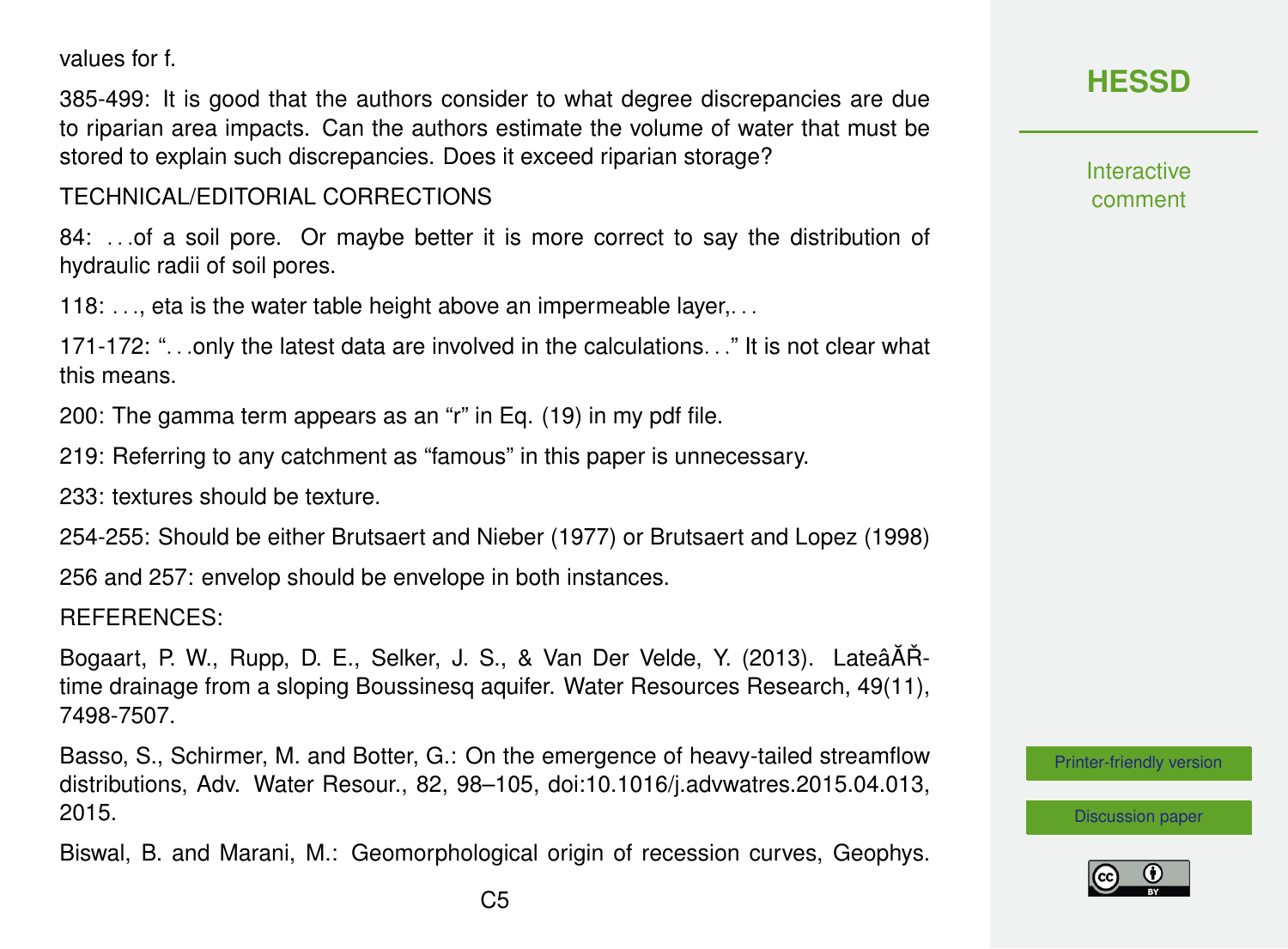Res. Lett., 37(24), 1–5, doi:10.1029/2010GL045415, 2010.

Brutsaert, W. (1994). The unit response of groundwater outflow from a hillslope. Water Resources Research, 30(10), 2759-2763.

Brutsaert, W., & Lopez, J. P. (1998). BasinâĂŘ scale geohydrologic drought flow features of riparian aquifers in the southern Great Plains. Water Resources Research, 34(2), 233-240.

Brutsaert, W., & Nieber, J. L. (1977). Regionalized drought flow hydrographs from a mature glaciated plateau. Water Resources Research, 13(3), 637-643.

Brutsaert, W. (2005), Hydrology: An Introduction, Cambridge Univ. Press, New York.

Clark, M. P., Rupp, D. E., Woods, R. A., Tromp-van Meerveld, H. J., Peters, N. E., & Freer, J. E. (2009). Consistency between hydrological models and field observations: linking processes at the hillslope scale to hydrological responses at the watershed scale. Hydrological Processes: An International Journal, 23(2), 311-319.

Jachens, E. R., Rupp, D. E., Roques, C., & Selker, J. S. Recession analysis 42 years later-work yet to be done, Hydrology and Earth System Sciences Discussions, https://doi.org/10.5194/hess-2019-205, 2019.

Karlsen, R. H., Bishop, K., Grabs, T., Ottosson-Löfvenius, M., Laudon, H. and Seibert, J.: The role of landscape properties, storage and evapotranspiration on variability in streamflow recessions in a boreal catchment, J. Hydrol., (2019), doi:10.1016/j.jhydrol.2018.12.065, 2018.

Mcmillan, H., Gueguen, M., Grimon, E., Woods, R., Clark, M. and Rupp, D. E.: Spatial variability of hydrological processes and model structure diagnostics in a 50km2catchment, Hydrol. Process., 28(18), 4896–4913, doi:10.1002/hyp.9988, 2014.

Mendoza, G. F., Steenhuis, T. S., Walter, M. T., & Parlange, J. Y. (2003). Estimating basin-wide hydraulic parameters of a semi-arid mountainous watershed by recession-

# **[HESSD](https://www.hydrol-earth-syst-sci-discuss.net/)**

Interactive comment

[Printer-friendly version](https://www.hydrol-earth-syst-sci-discuss.net/hess-2019-453/hess-2019-453-RC1-print.pdf)